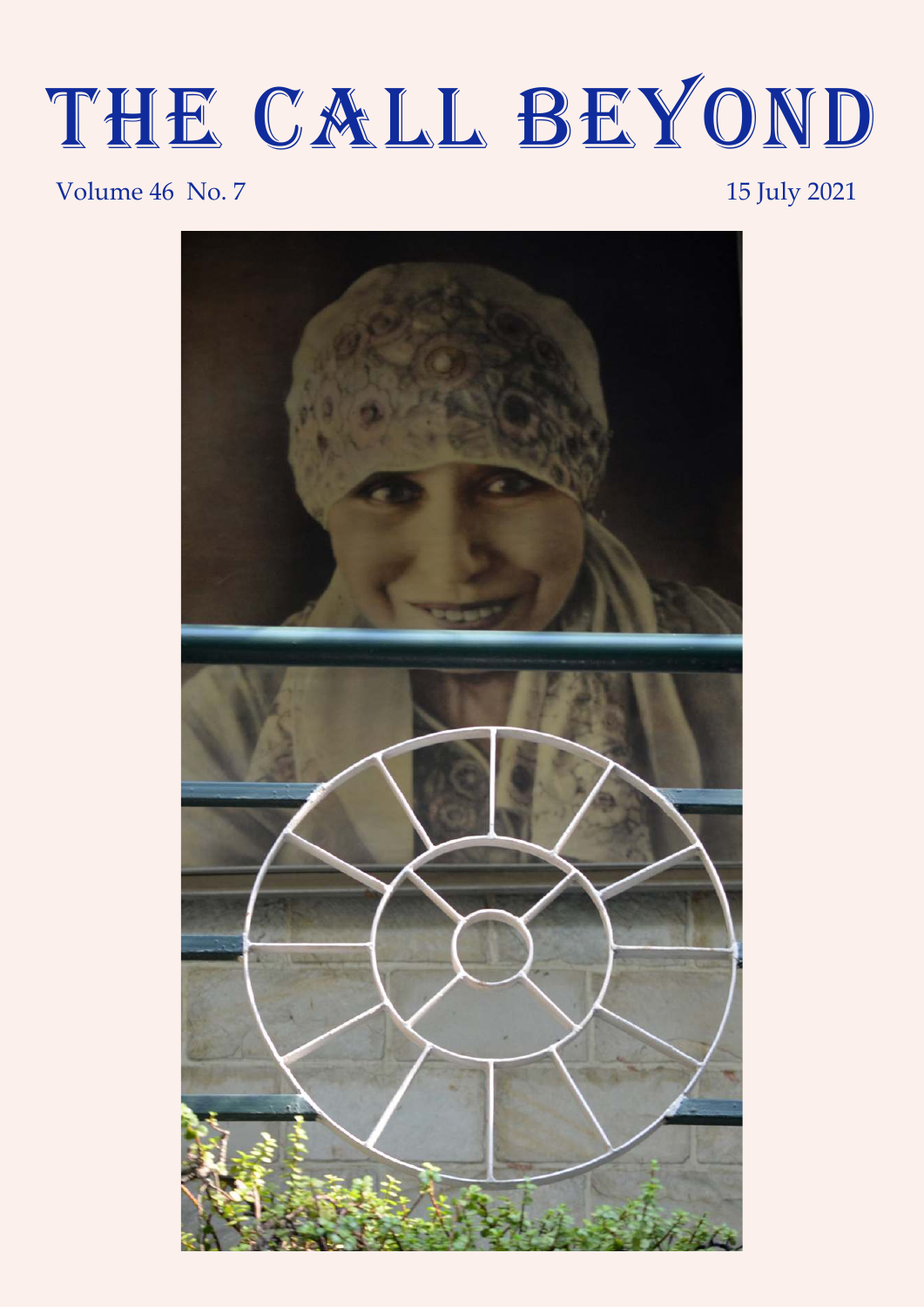#### **Highlights**

**Uncertainty is Inevitable, But Worry is Optional … Page 4 Just One Little Virus … Page 17 Reconciling contraries … Page 19**



An Online Publication of SRI AUROBINDO ASHRAM - DELHI BRANCH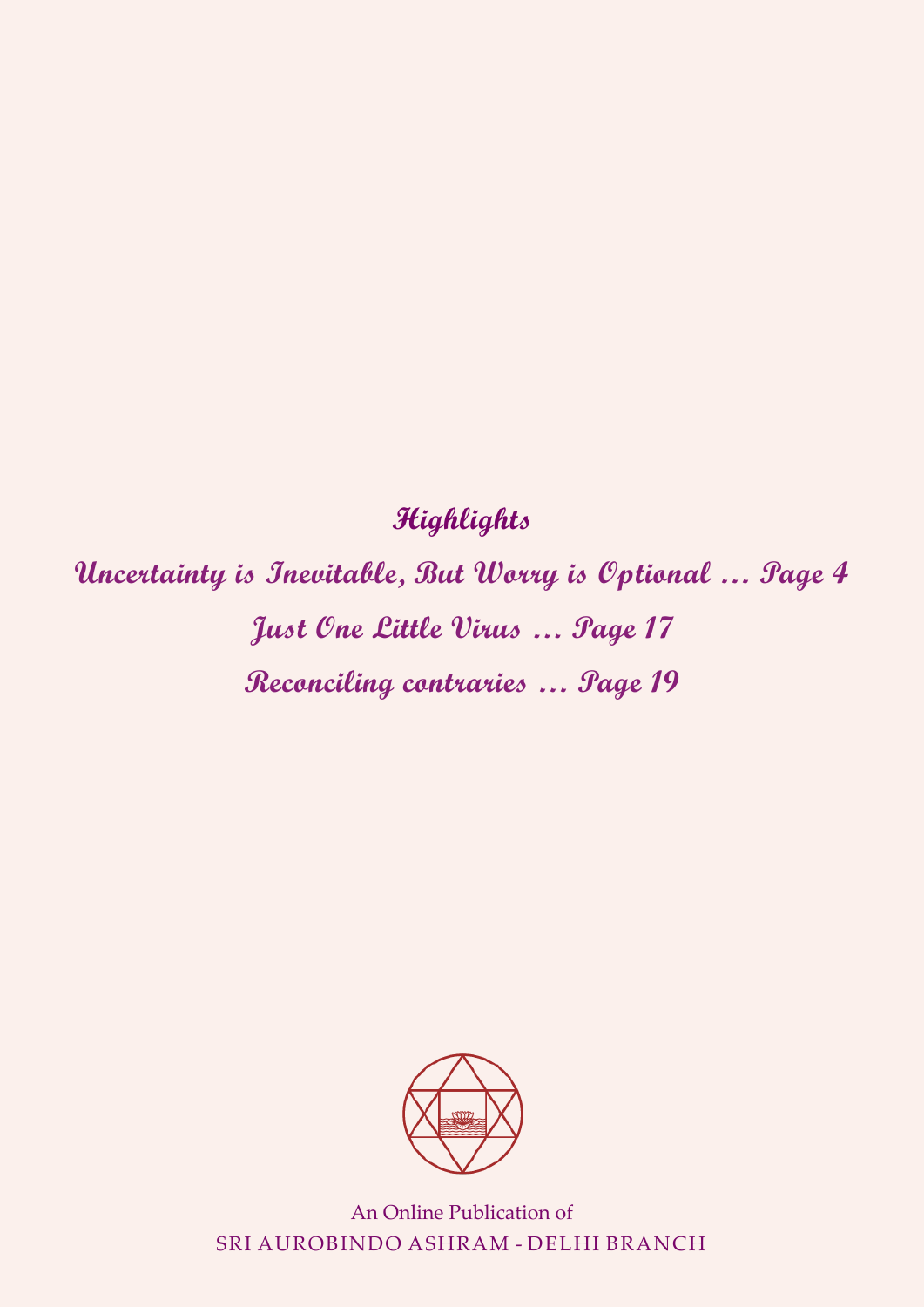## Contents

| editorial                                                                      |
|--------------------------------------------------------------------------------|
| Uncertainty is Inevitable, But Worry is Optional 4                             |
| article                                                                        |
| Being Common Does Not Make It Correct<br>$\cdot$ 6                             |
| springboard                                                                    |
| <b>ashram is My Home</b>                                                       |
| words of the mother<br>a Call for the Path                                     |
| words of the master                                                            |
| Moksha<br>.12                                                                  |
| twenty-five years ago<br>I Am Such A Leaf<br>.13                               |
| kidzkorner<br><b>Animals Have Personalities and Principles.</b><br>$\ldots$ 15 |
| karunama<br>Just One Little Virus                                              |
| poetry                                                                         |
|                                                                                |
| may i help you                                                                 |
|                                                                                |
| notice board                                                                   |
|                                                                                |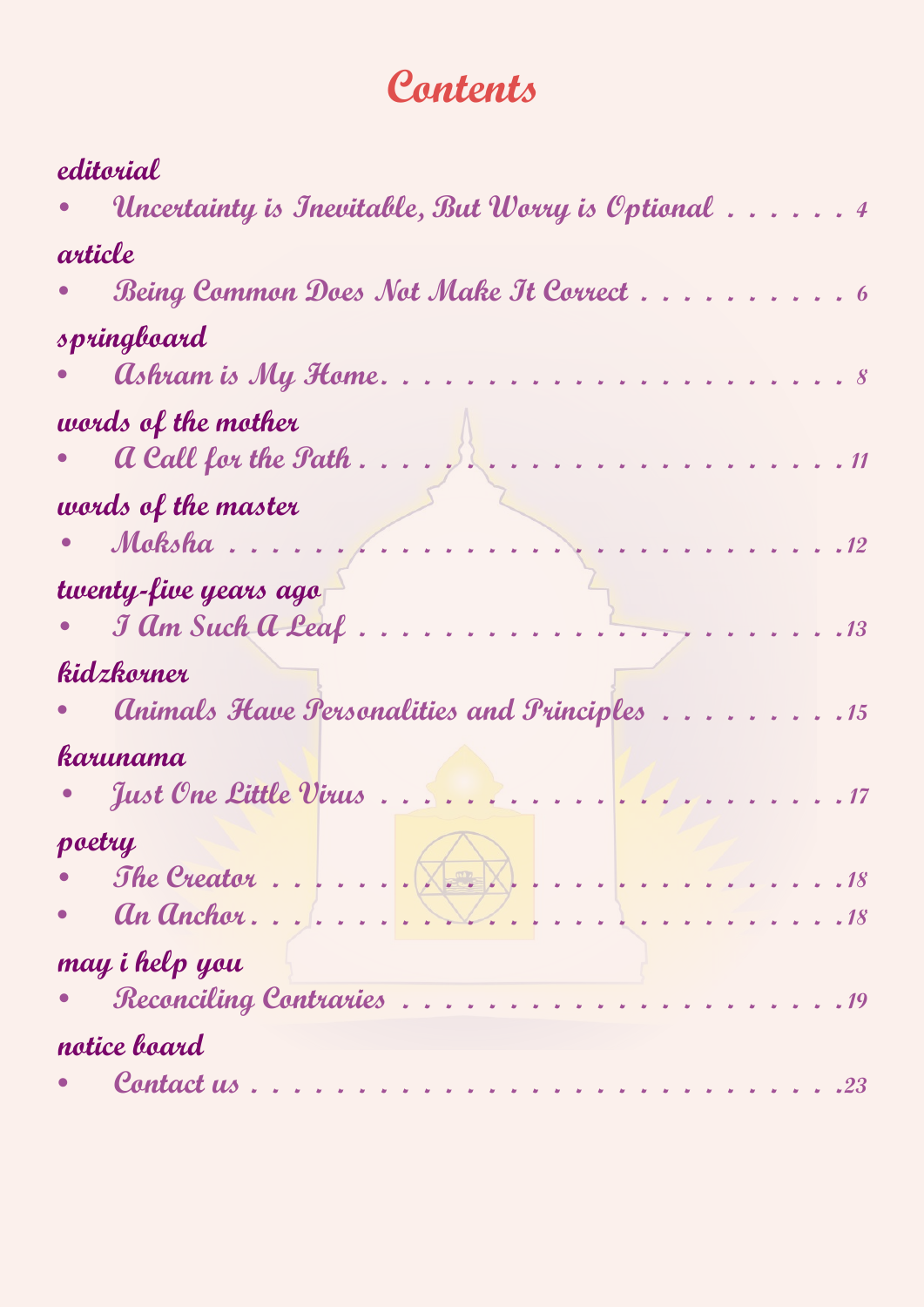

## **Uncertainty is Inevitable, But Worry is Optional**

*Worry is spiritual short sight. Its cure is intelligent faith.*

#### *Paul Brunton*

Man has the dubious distinction of not sharing with animals his tendency to worry. After the emergence of the coronavirus pandemic, the anchors on the television news channels use the word worry so much, whether they are talking about the next wave, a new variant, or vaccination, that one gets the impression that anyone who is not worried about something or the other is guilty of neglecting an important duty. Worry is a product of the mind. Human beings have a mind far better developed than animals have, and that is why man worries whereas animals (at least apparently) don't. It is the mind that makes man distil past experience to predict future possibilities, and that makes him worry. It is the mind that makes man extrapolate, calculate and conclude what all might go wrong, and that makes him worry. It is the mind that makes man analyse and visualize what all might be needed in the future but would be difficult for him to get, and that makes him worry. In short, worry originates in the mind, and is due to uncertainty about the future.

If worry originates in the mind, the solution should reside either in better use of the mind, or in some part of the being higher than the mind. Solutions are available at both levels, at the level of the refined mind and at a level higher than the mind. Let us examine both types of solutions.

At the level of the mind, the first solution is the reminder that that worry changes nothing. Secondly, the future is unpredictable, and could be much better than we think. Thirdly, past experience assures us that of the many things that could possibly go wrong, most actually won't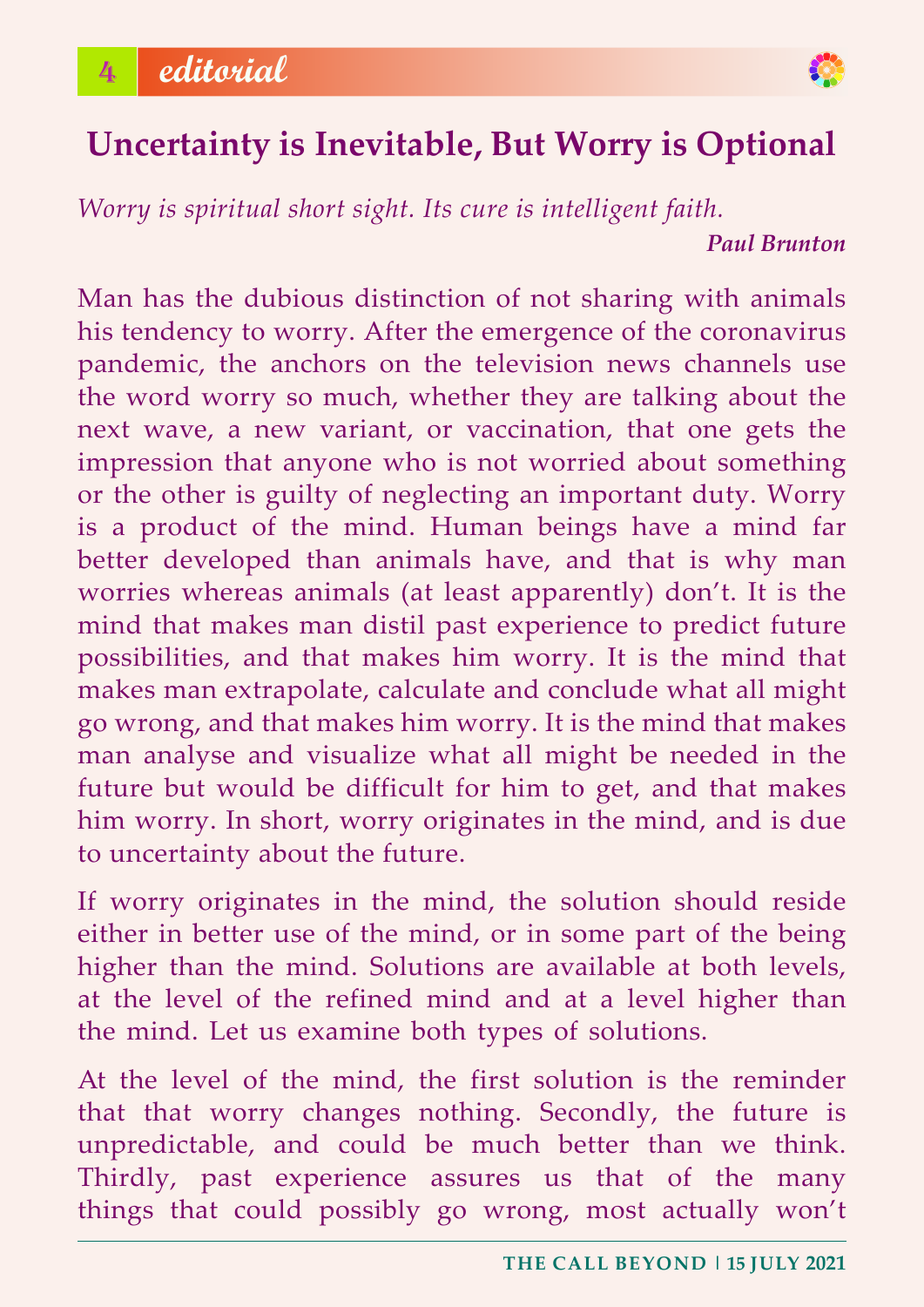

materialize. These three products of the mind help reduce worry. However, what the mind cannot do is to give us the guarantee that the possibilities that are behind our worry cannot or will not materialize. Thus, the mind can assuage worry; it cannot cure it.

There is a cliché calculated to cure worry, 'hope for the best but be prepared for the worst'. This cliché seems to be a product of the mind but its source, justification and validity reside in an intuitive perception that originates at a level higher than the mind. How can one hope for the best? By having faith in God's Love for us, by trusting that God's Grace is always available to us. How can one be prepared for the worst? By having the faith that what seems to be the worst to us is also an expression of God's Love and Grace. As the Mother has said, "When in your life, you meet with a hardship, take it as a Grace from the Lord and, indeed, it will become so." Seems paradoxical, but it is true. The worst in our life is a wake-up call, and is an opportunity for initiating the best in our life. The best in our life is the process of spiritual growth, a rise in consciousness. If we are confident that we can put any eventuality to good use, we are truly prepared for the worst. If we are truly prepared for the worst, what is it that can worry us?



*(Source: irise-psychology.london and Google images)*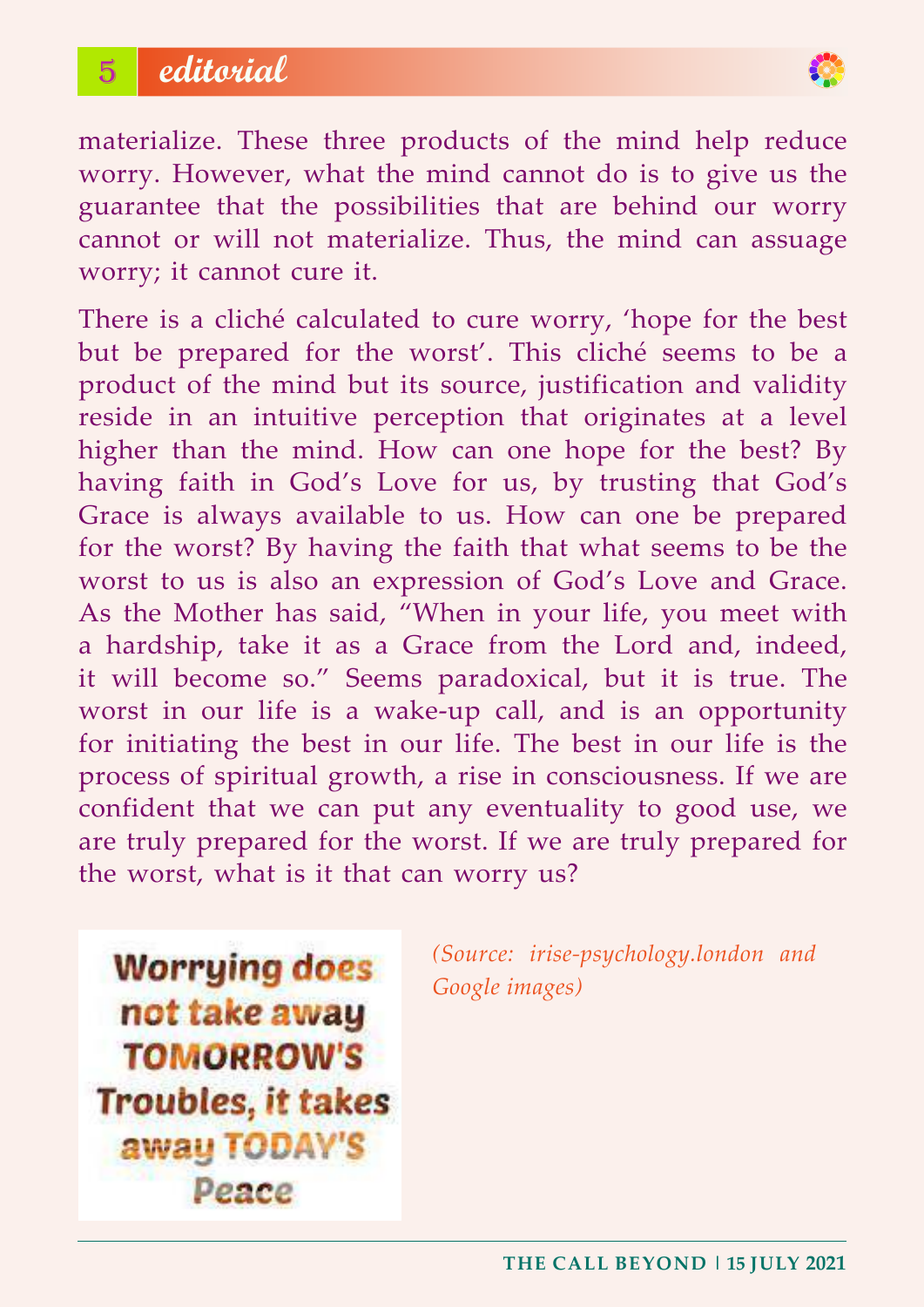

## **Being Common Does Not Make It Correct**

#### *Rachna Bansal*

'Yoga and Meditation' is an expression used so commonly that nobody feels even the need to pause and think what it means. It is taken to be beyond any doubt or question that the expression refers to a combination of physical practices (asanas and pranayamas), which is yoga; and a technique by which the mind can be free of stress, which is meditation. Both types of techniques, asanas and pranayamas, as well as meditation, are quite fashionable today. Within these techniques also, people try to minimize effort. They start looking for specific asanas, which would help them 'cure' a specific disease like diabetes or hypothyroidism. In short, 'Yoga and Meditation' is seen as a set of techniques which are an easy way to good health. I don't agree with this very dwarfed view of the grand discipline that yoga really is.

To justify myself, let me begin by writing about yoga. According to Sri Aurobindo, yoga is a methodised effect towards self-perfection. Its ultimate aim is achieving union with the Divine. We human beings are imperfect beings; the perfect being is the Divine. So, yoga means a systematic way of moving towards the Divine. The movement towards the divine is long and difficult. So, a systematic method is necessary. This systematic route is the use of yogic techniques, which include not only asanas and pranayamas but also meditation. Thus, the *first error* in the expression 'Yoga and Meditation' is that yoga includes meditation. Therefore, in the expression 'Yoga and Meditation', 'Meditation' is redundant. Meditation is a part of yoga. The *second error* is that doing these techniques does not by itself constitute yoga. These techniques have to be done with the yogic attitude which will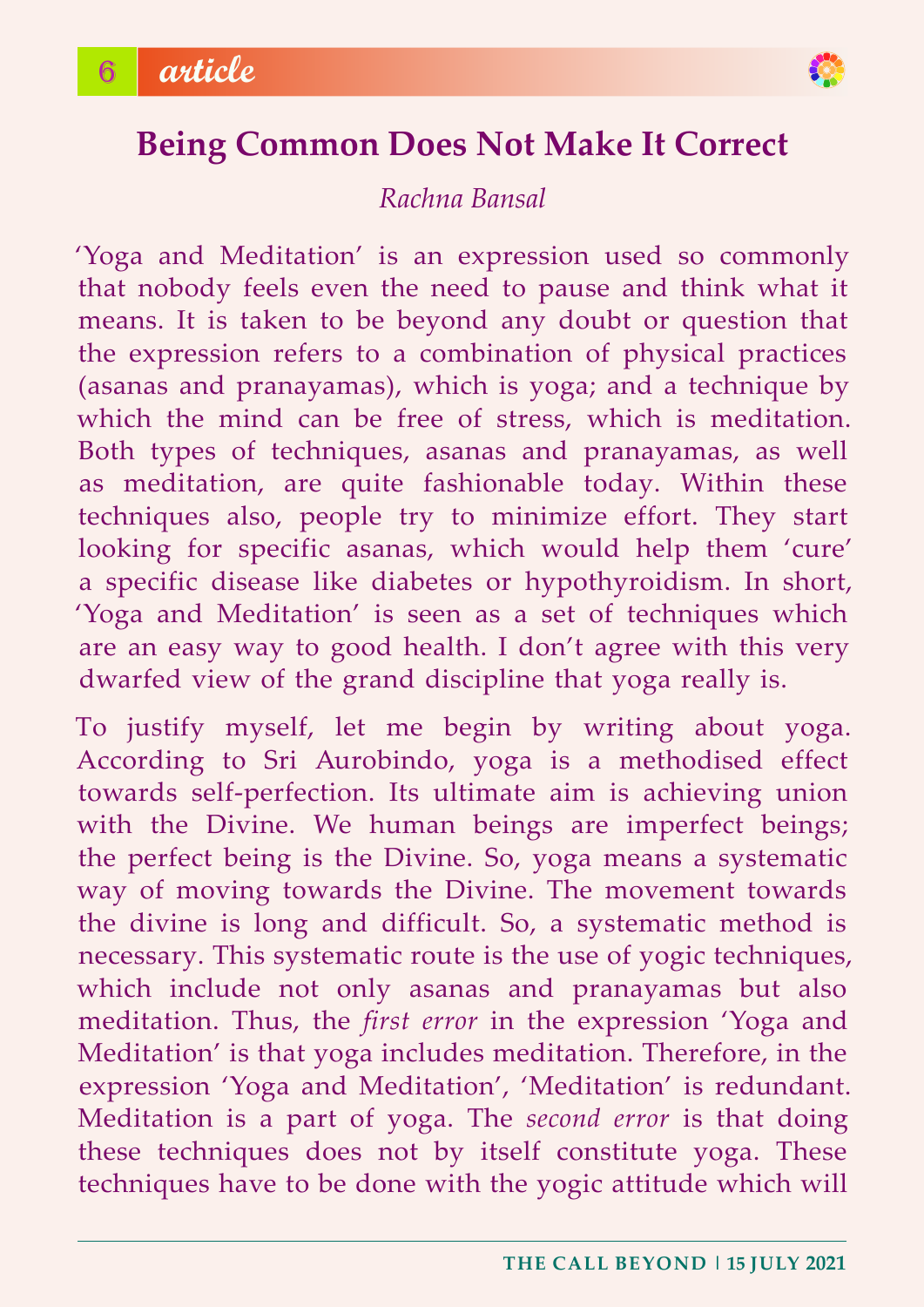

lead to the movement towards the perfect being. The *third error* is that the yogic attitude is not restricted to the time when one is doing these techniques. The yogic attitude is required throughout the day.

What is the attitude with which the yogic techniques should be done? The attitude is that although we do them to make the body and the mind fit, we want the body and the mind to be fit so that they can be suitable and durable instruments for doing what the Divine expects of us. It is only with this attitude that the asanas become yogasanas. Without this attitude, they are just asanas (postures), not yogasanas. On the other hand, with the yogic attitude, even other exercises such as walking, jogging, cycling or swimming become a part of yoga.

What is the attitude that a practitioner of yoga should have when not doing the techniques? The yogic attitude involves three parts. *First*, without any ego, everything that one does should be done as an instrument of the Divine. Yogasanas and meditation sharpen the instrument so that it can serve the Divine better. *Secondly*, all work is done as an offering to the Divine, with no desire for reward. This brings great mental peace. *Finally*, since all work is offered to the Divine, it is done with love, and to the best of one's ability, so that it is fit as an offering to the Divine. By living with such attitude, yoga becomes a journey to reach the Divine. Since the attitude is required all twenty-four hours, all life becomes yoga. That is why, Sri Aurobindo said, "All life is yoga."

*Rachna Bansal did a Course on Teaching Yoga at Sri Aurobindo Ashram – Delhi Branch in 2017*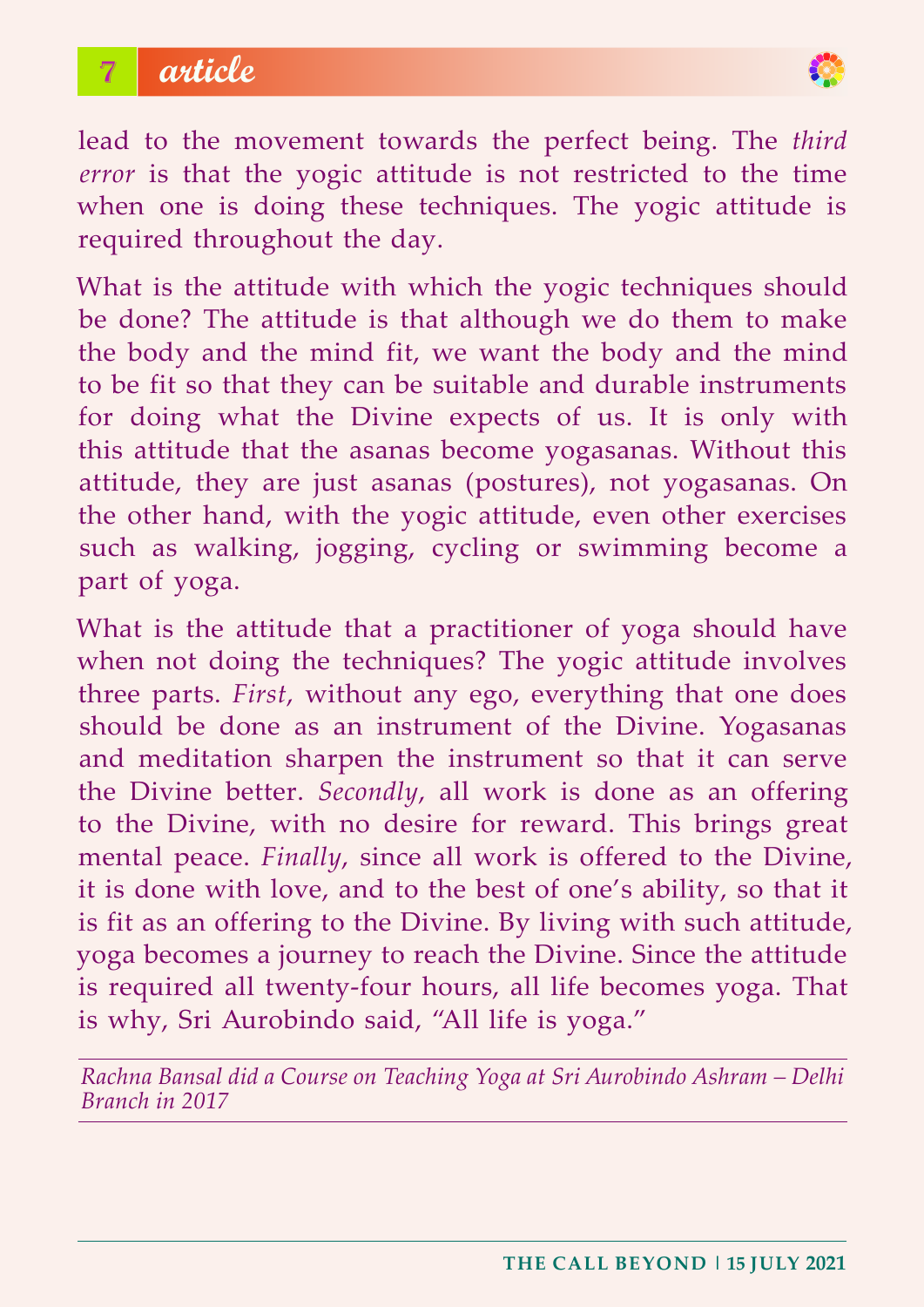## 8 **springboard**



*Many a bud never bloom for want of care. The country is full of budding young people handicapped by the environment in*  which they grow up, which prevents them from realizing their *full potential. Sri Aurobindo Ashram – Delhi Branch has had the privilege of nurturing thousands of such boys and girls, and also the joy of seeing them bloom. In this column, we shall bring you stories of the difference that the Ashram made to their lives.*

## **ashram is My home**



*Vijayalakshmi, during her stay in the Ashram*

Vijayalakshmi Sharma, who came to Sri Aurobindo Ashram – Delhi Branch in 1987, is now a teacher in Ahmadabad. Here is her story in her own words:

I was only 18 when I came to the Ashram in 1987. I had nothing much in my pocket, no skills, and no knowledge of the world. I was raw. I had come from a village in a remote part of Andhra Pradesh. The Ashram served me delicious, nutritious meals, four times a day; provided me a well-furnished room with lights and a fan, which worked any time I wanted because of a regular power supply. Laundry facility was also available. Apart from all this, the place gave me a sense of security, a space to grow academically and spiritually. It motivated and helped me to continue with my studies. The love and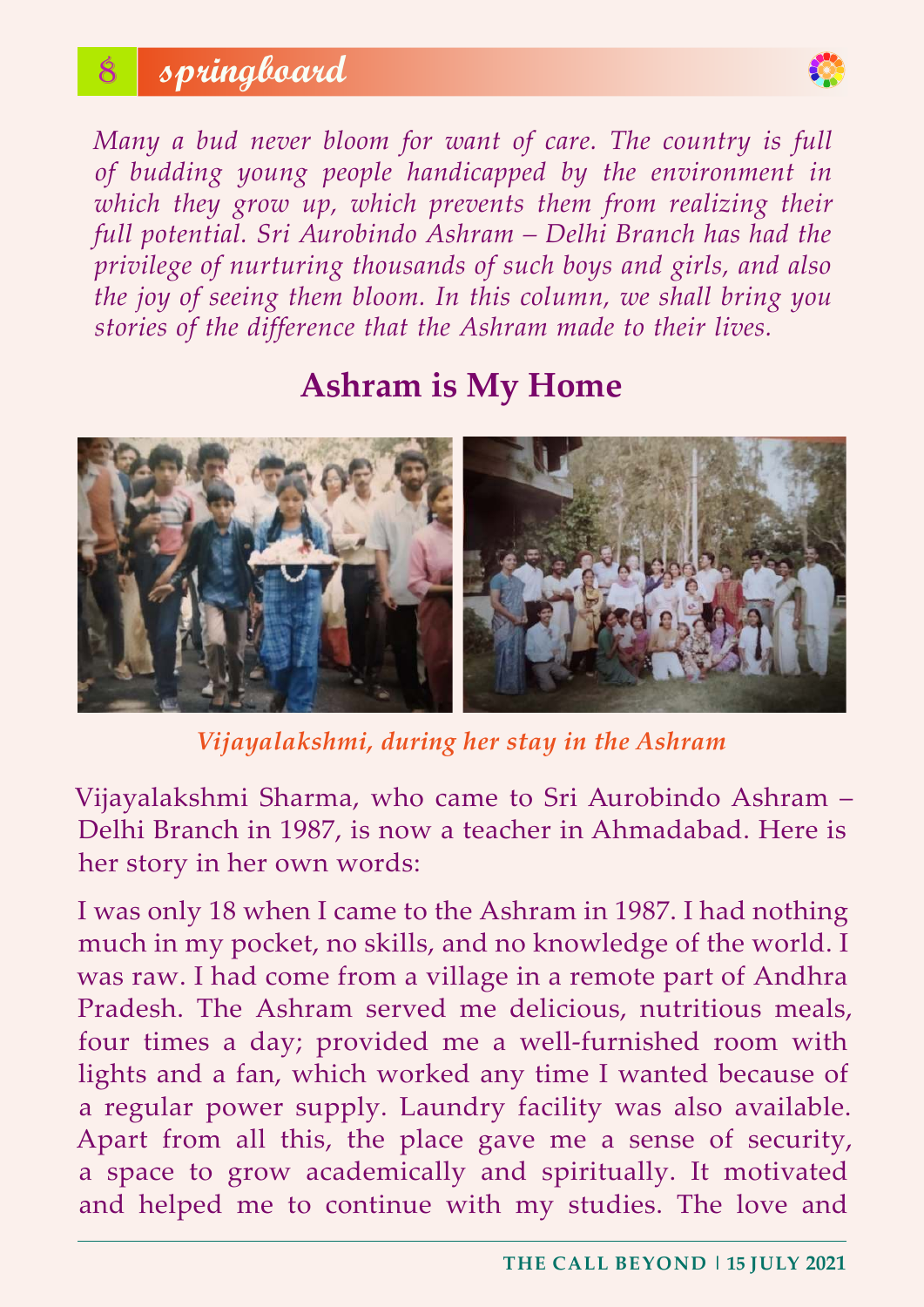

affection of Tara Didi, my mentors and other members of the Ashram made me feel as if I had recovered my parents. I had lost my biological parents when I was seven. I spent 10 years in the Ashram. Thus, Sri Aurobindo Ashram – Delhi Branch is home to me.

In the Ashram I met amazing people, who were intellectually developed and spiritually evolved. They guided us through their spiritual talks, seminars, meditation, various activities such as yoga and music. Living in a neat and clean environment nourished the mind and heart. The exposure to internationally acclaimed people broadened our thinking and kept us charged to do good things in life. We were taken to different parts of India from time to time. We got books to read, and healthcare, including medicines, when needed. We were completely taken care of in every respect. Receiving a monthly stipend (called prosperity) while sitting at the feet of The Mother was like receiving Her blessings. All important festivals were celebrated. Everybody's birthday was a very special day for each of us. Along with developing professional skills, we were well trained in soft skills as well. Tara Didi guided us towards the Light of the Divine through her readings in her mesmerizing voice, which brought a kind of peace in us. I am indebted to her for all her love and affection that she showered on me.

The Ashram prepared us to achieve our goals through various activities and introspection. I studied and worked primarily at Mirambika, a Free Progress School on the Ashram campus. It was different from the life outside the boundary walls of the ashram. Yet we were made ready

to face all sorts of challenges outside the Ashram. We learnt, when we go out of the Ashram, how to make 'The Ashram' and 'The Mother' proud of owning us as their children. I am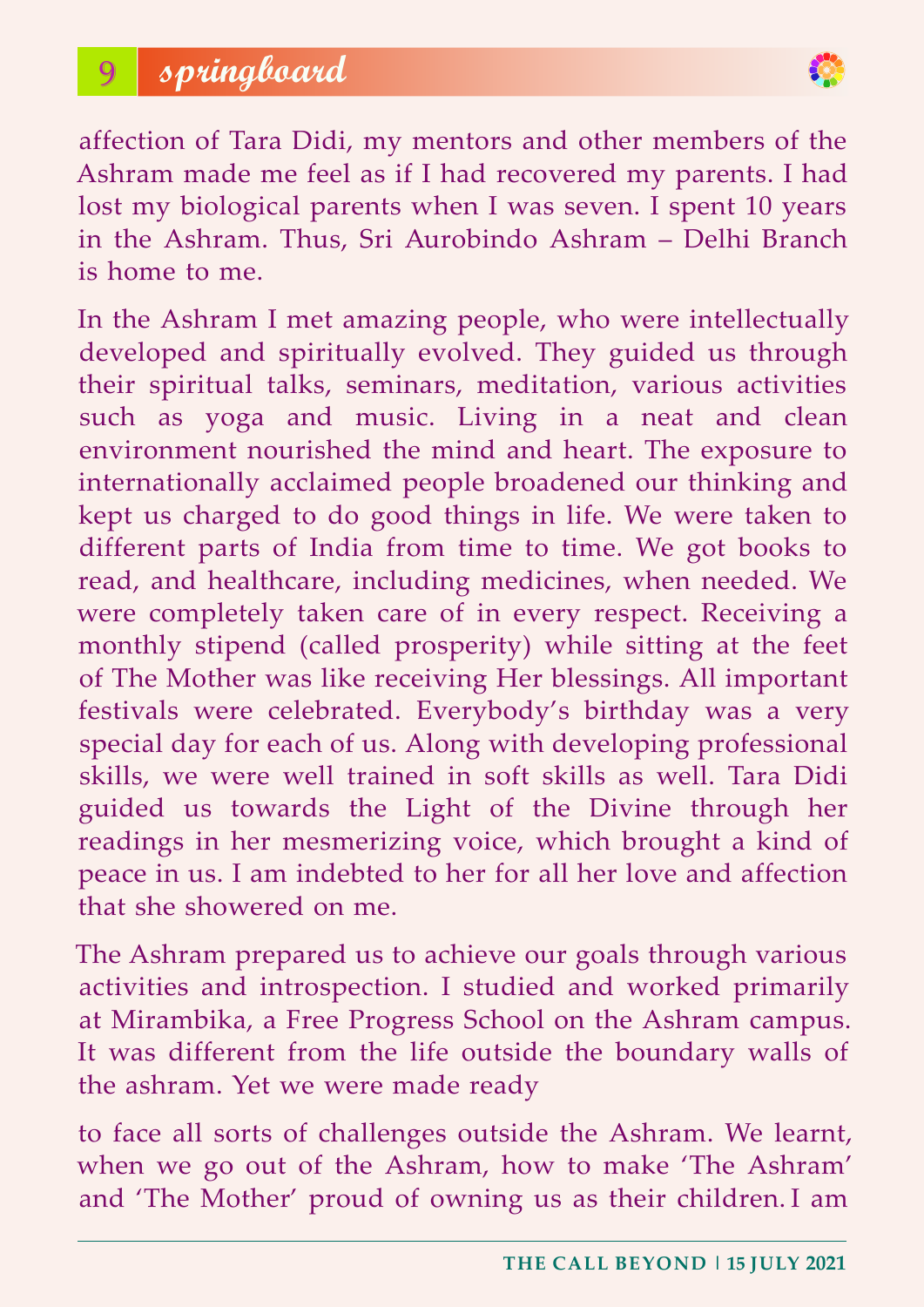## 10 **springboard**



grateful to the Divine, Its instruments, Tara Didi, and all the members of that beautiful place for nurturing me into a beautiful person. I am trying my best to give back to the society in whatever way I can, through education! Presently, I am working as a senior TGT in a CBSE School, named 'Khyati World School' in Ahmedabad, Gujarat.



*Vijayalakshmi at Khyati World School, Ahmedabad, Gujarat*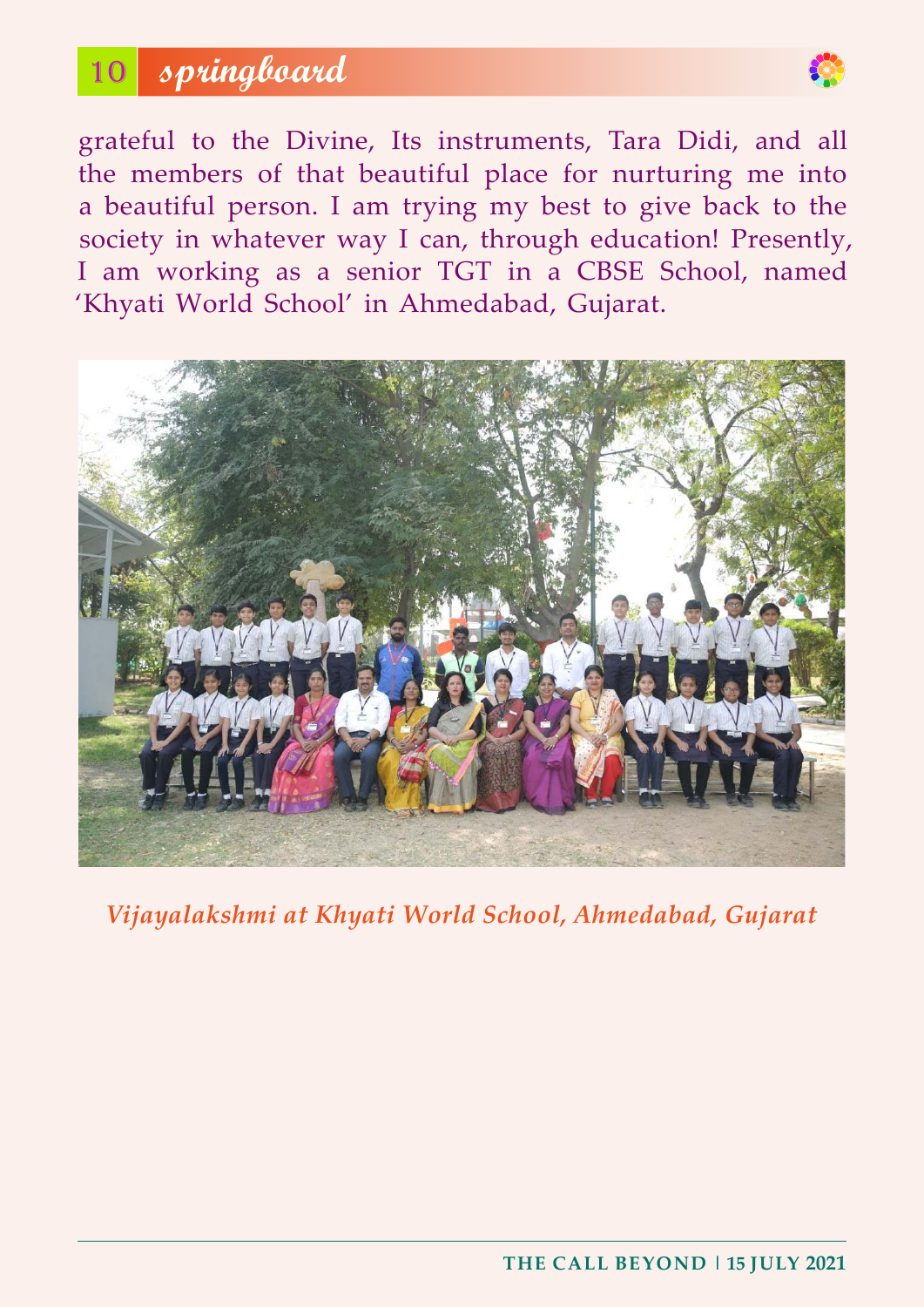## **a Call for the Path**

The question you are to answer is this: Do you want the Yoga for the sake of the Divine? Is the Divine the supreme fact of your life, so much so that it is simply impossible for you to do without it? Do you feel that your very *raison d'etre* is the Divine and without it there is no meaning in your existence? If so, then only can it be said that you have a call for the Path.

This is the first thing necessary – aspiration for the Divine.

The next thing you have to do is to tend it, to keep it always alert and awake and living. And for that what is required is concentration – concentration upon the Divine with a view to an integral and absolute consecration to its Will and Purpose.

Concentrate in the heart. Enter into it; go within and deep and far, as far as you can. Gather all the strings of your consciousness that are spread abroad, roll them up and take a plunge and sink down.

A fire is burning there, in the deep quietude of the heart. It is the divinity in you – your true being. Hear its voice, …



#### *The Mother('The Great Adventure', p. 34)*

*All the pages of The Mother's work, 'The Great Adventure', in Tara Didi's voice, have been uploaded on the YouTube channel of Sri Aurobindo Ashram – Delhi Branch. The link to the channel is:*  https://www.youtube.com/channel/ UCcmF6JzAOsBMdqJjZbnmyng

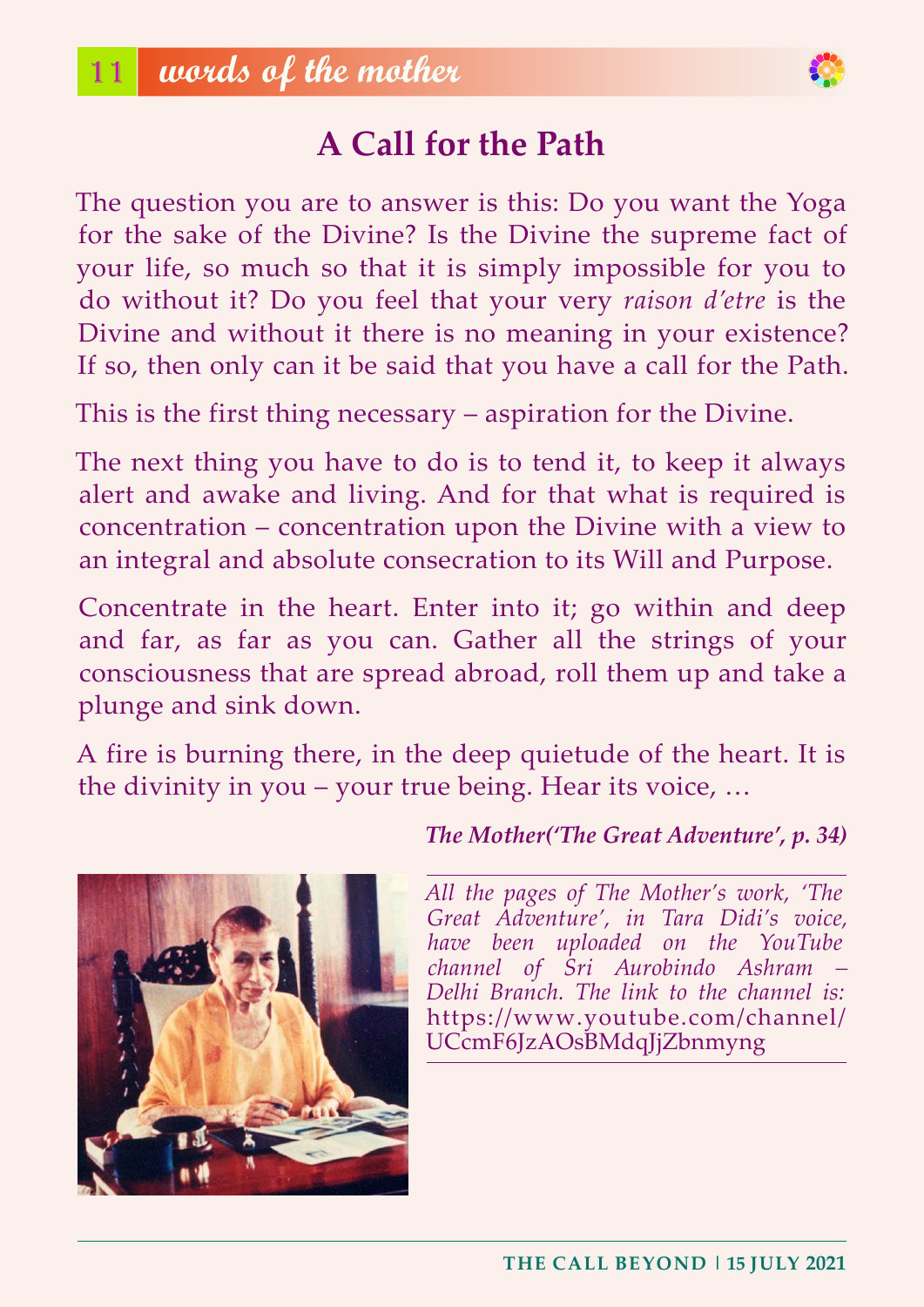

## **Moksha**

The pessimists have made moksha synonymous with annihilation or dissolution, but its true meaning is freedom. He who is free from bondage, is free, is *mukta*. But the last bondage is the passion for liberation itself which must be renounced before the soul can be perfectly free, and the last knowledge is the realisation that there is none bound, none desirous of freedom, but the soul is for ever and perfectly free, that bondage is an illusion and the liberation from bondage is an illusion. Not only are we bound but in play, the mimic knots are of such a nature that we ourselves can at our pleasure undo them.

Nevertheless the bonds are many and intricate. The most difficult of all their knots is egoism, the delusion that we have an individual existence sufficient in itself, separate from the universal and only being, *ekamevadwitiyam*, who is one not only beyond Time, Space and Causality. Not only are we all Brahman in our nature and being, waves of one sea, but we are each of us Brahman in His entirety, for that which differentiates and limits us, *nama* and *rupa*, exists only in play and for the sake of the world-drama.

Whence then comes this delusion of egoism, if there is no separate existence and only Brahman is? We answer that there is separate existence but only in manifestation not in reality. It is as if one actor could play different parts not in succession but at one and the same moment; each part is He Himself, one and indivisible, but each part is different from the other. Brahman extends Himself in Time, Space & Causality which do not condition Him but exist in Him and can at any time be changed or abolished, and in Time, Space & Causality He attaches Himself to many *namarupas* which are merely existences in His universal being. They are real in manifestation, unreal outside manifestation.

*Sri Aurobindo (Essays Divine and Human, p. 6)*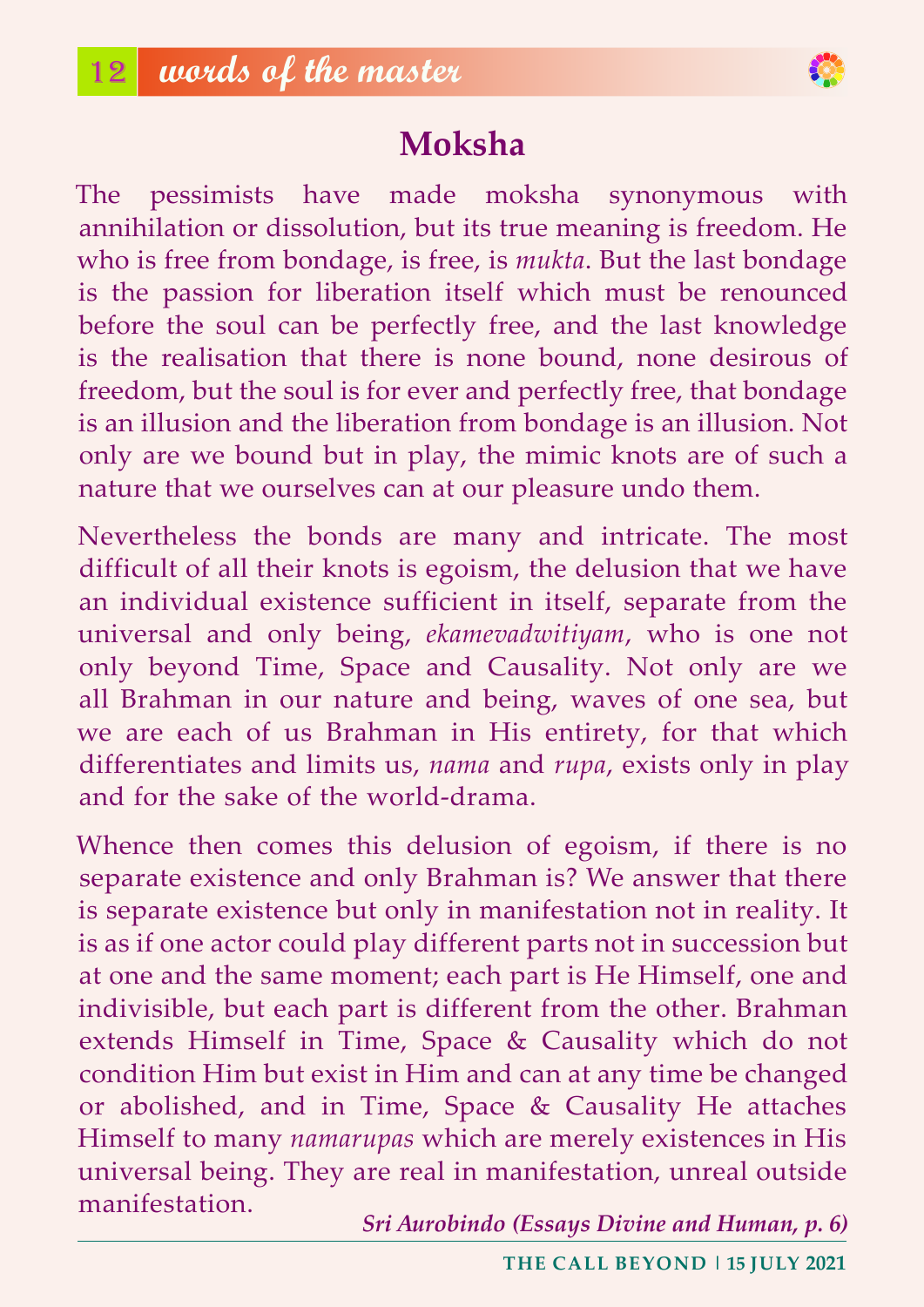## **I am Such a leaf**

#### *James Dillet Freeman*

*Suppose a leaf should decide, "I will withdraw from this tree Into my own true being. I will isolate myself in silent meditation. Shielded by my tranquil thoughts From the perturbations of this tree, I will go and find myself."*

*And suppose the leaf did this And flew off on the wind Till it came to rest On the forest floor. Will it not find that it cannot find fulfilment As a thing complete in itself? As a thing complete in itself, Separate from the tree, It is nothing but crumbling dust In a dusty world.*

*Only as it gives itself to the tree, Reaches out to sunlight and rain, Lets the life of the tree pass through it As it grows and unfolds, Only then does it have meaning And find fulfilment. What happens to any other part of the tree affects it, And what happens to it affects all the tree.*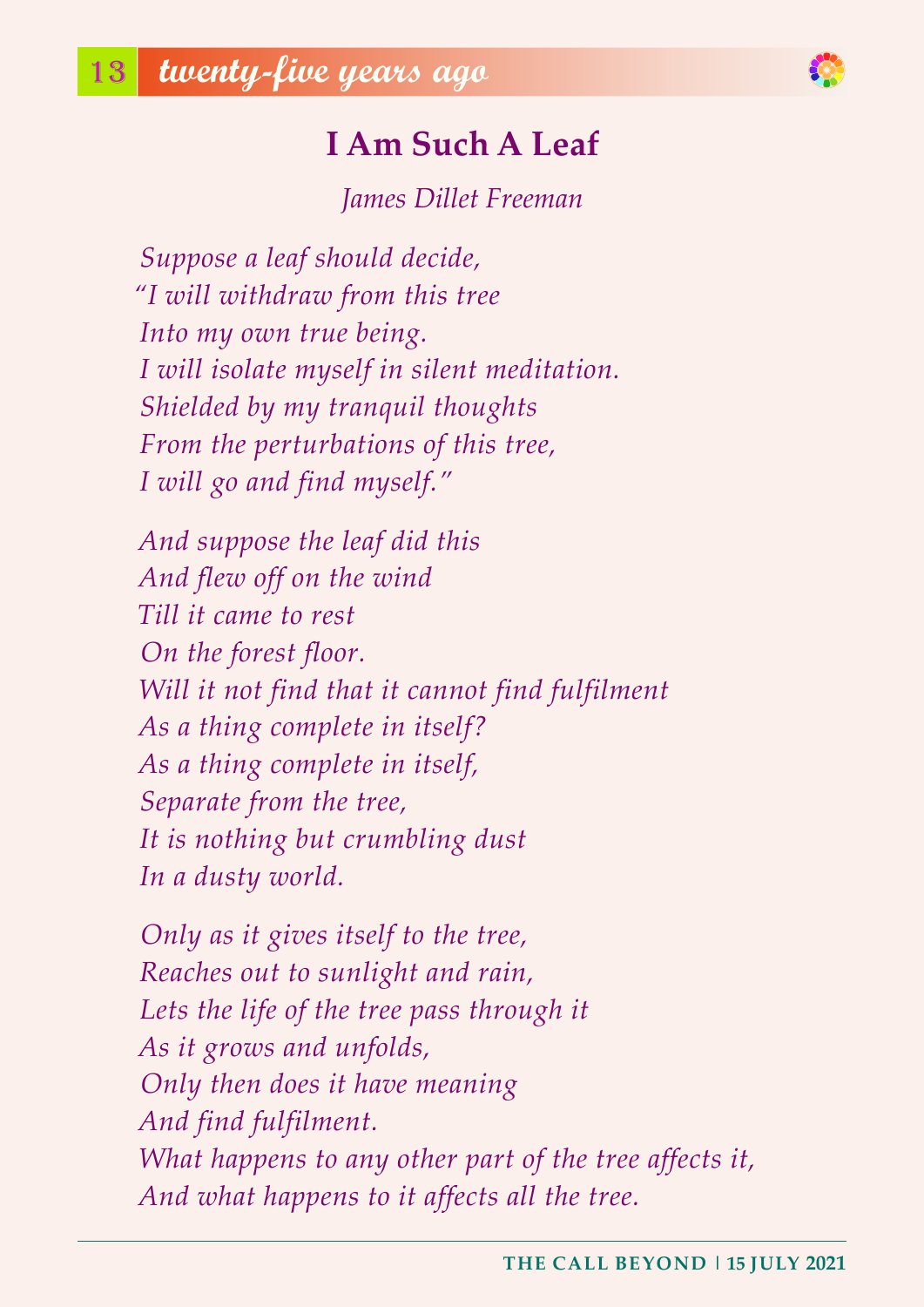*On the tree of life, I am such a leaf, And I fulfil myself By giving myself to life And letting it flow through me To make me and life more alive.*

*Reproduced from The Call Beyond, Vol. 21, No. 1, p. 67, 1996*



*All our earth starts from mud and ends in sky, And Love that was once an animal's desire, Then a sweet madness in the rapturous heart, An ardent comradeship in the happy mind, Becomes a wide spiritual yearning's space. A lonely soul passions for the Alone, The heart that loved man thrills to the love of God, A body is his chamber and his shrine. Then is our being rescued from separateness; All is itself, all is new-felt in God: A Lover leaning from his cloister's door Gathers the whole world into his single breast. Then shall the business fail of Night and Death: When unity is won, when strife is lost And all is known and all is clasped by Love Who would turn back to ignorance and pain?*

*Sri Aurobindo (Savitri, Book 10, Canto 3, lines 416-431)*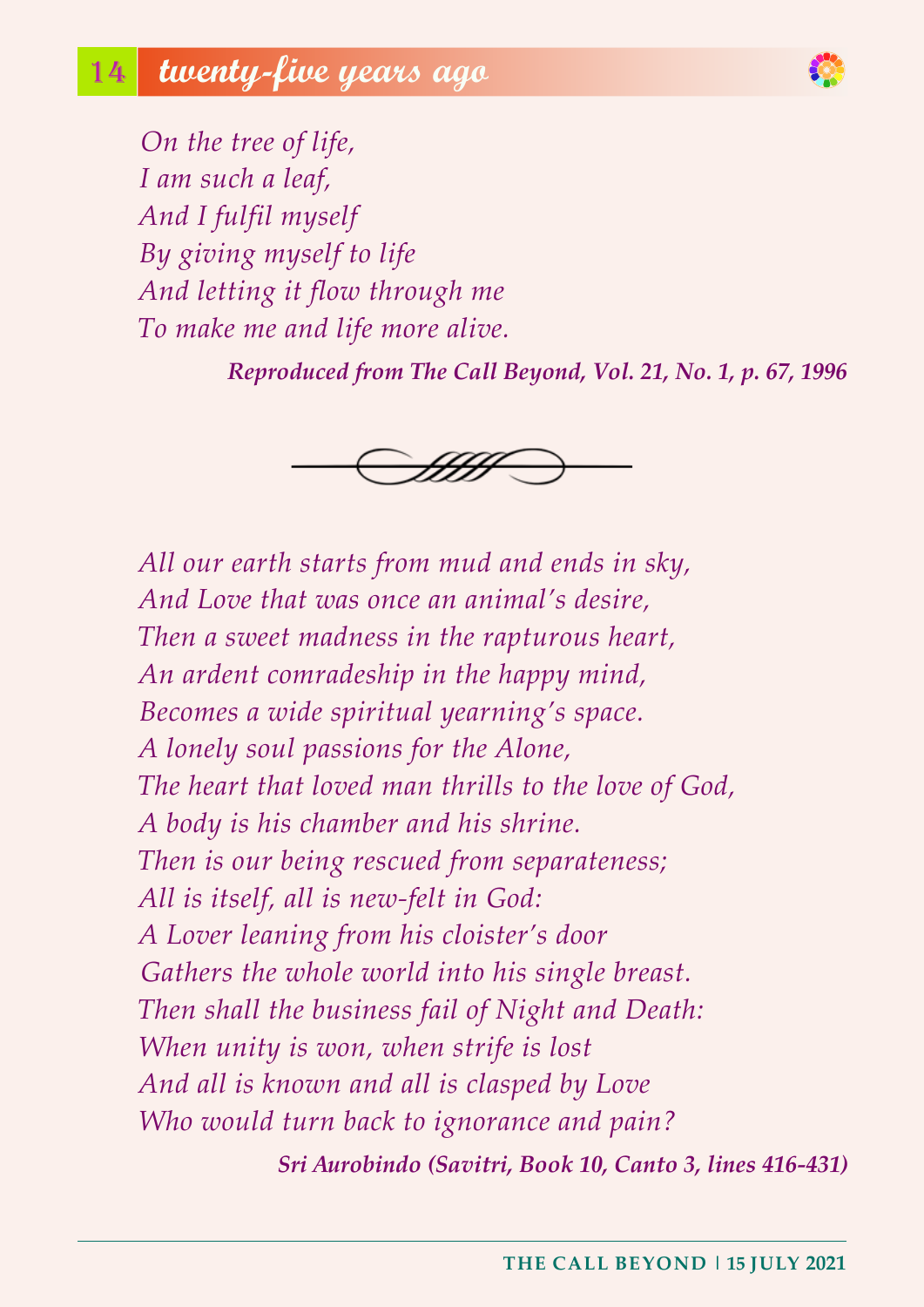

## **animals have Personalities and Principles**

*This world is God fulfilled in outwardness. Sri Aurobindo (Savitri, Book 10, Canto 3, line 111)*

Sweet Children of the Sweet Mother,



All creation is an expression of the Consciousness of the Creator. But nothing in the creation expresses it fully. Further, different types of creation express it differently, just as the fans, bulbs and refrigerators express the electrical energy differently.

But the fact that the consciousness of all creation derives from the same Source makes it possible to have an incredible level of communication between widely different forms of creation.

The Mother has narrated the story of a newly acquired lion in a zoo in Paris. In its cage was a little room with a door. If it went behind the door, it could not be seen. The lion made it a point to hide behind the door just when visitors wanted to see it. One day, the Mother went near the cage and started speaking to the lion thus: "Oh! How handsome you are, what a pity you are hiding yourself like this, how much we would like to see you…." Its vanity satisfied, the lion took notice, moved bit by bit, and finally "put the tip of the nose against the bars as if saying, "At last, here's someone who understands me!"

Another story the Mother has narrated is that of a Buddhist lady, Madame Z, who was the first European woman to enter Lhasa. She approached Lhasa through the tiger-infested forests of Indo-China. Some of these tigers had become maneaters, and were referred to as 'Mr. Tiger'. One day, quite late in the evening, she and her fellow Tibetans were passing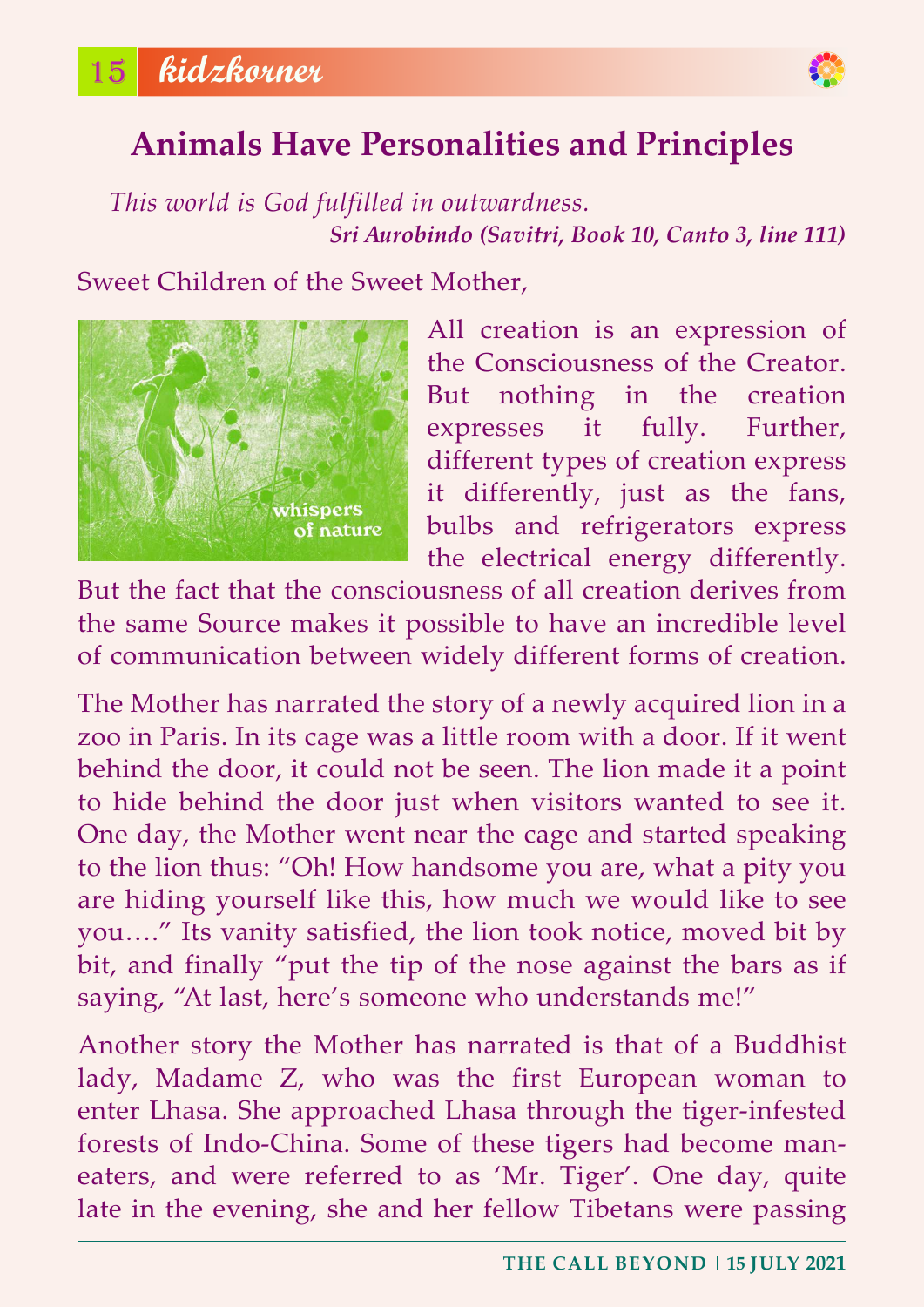## 16 **kidzkorner**



through a forest. She was very particular about meditating at a fixed hour every evening. She wanted to meditate in the forest even on that evening. She was told by one of her Tibetan companions that that was the time when Mr. Tiger was on the prowl looking for his dinner. Ignoring all pleading and warning, she insisted on sitting down to meditate, while she told her companions to go up to the next stage and prepare the camp. Seeing no other choice, they moved on, leaving Madame Z to meditate. While she was meditating, Mr. Tiger came. She saw him, and made herself ready to leave the world with a sense of total detachment. She went deeper into meditation, but nothing happened. When she came out of meditation, Mr. Tiger was no longer there. Impressed probably by her immobility, "I dare not say by the intensity of the meditation!" says the Mother, the tiger had withdrawn. An immobile person seems dead, and "wild animals, except the hyena, do not attack and eat a dead body." One may not agree with the inflexible adherence to the ritual of meditating at a fixed time, but one has to admire the unshakable commitment of Madame Z to what she believed in.



*We shall continue this dialogue month after month. In the meantime, do two things. First, keep your ears open to the whispers of the intelligence hidden in all the animals in your surroundings. Secondly, if you have any questions, please send an e-mail to callbeyond@ aurobindoonline.in.*

*Spot the 'peacock' in this picture of the Meditation Hall of the Ashram. (Photo: Manan Bindal)*

With love, CB

*(Based on Whispers of Nature. Edited by Vijay. Pondicherry: Sri Aurobindo Society, 1981, pp. 57-58)*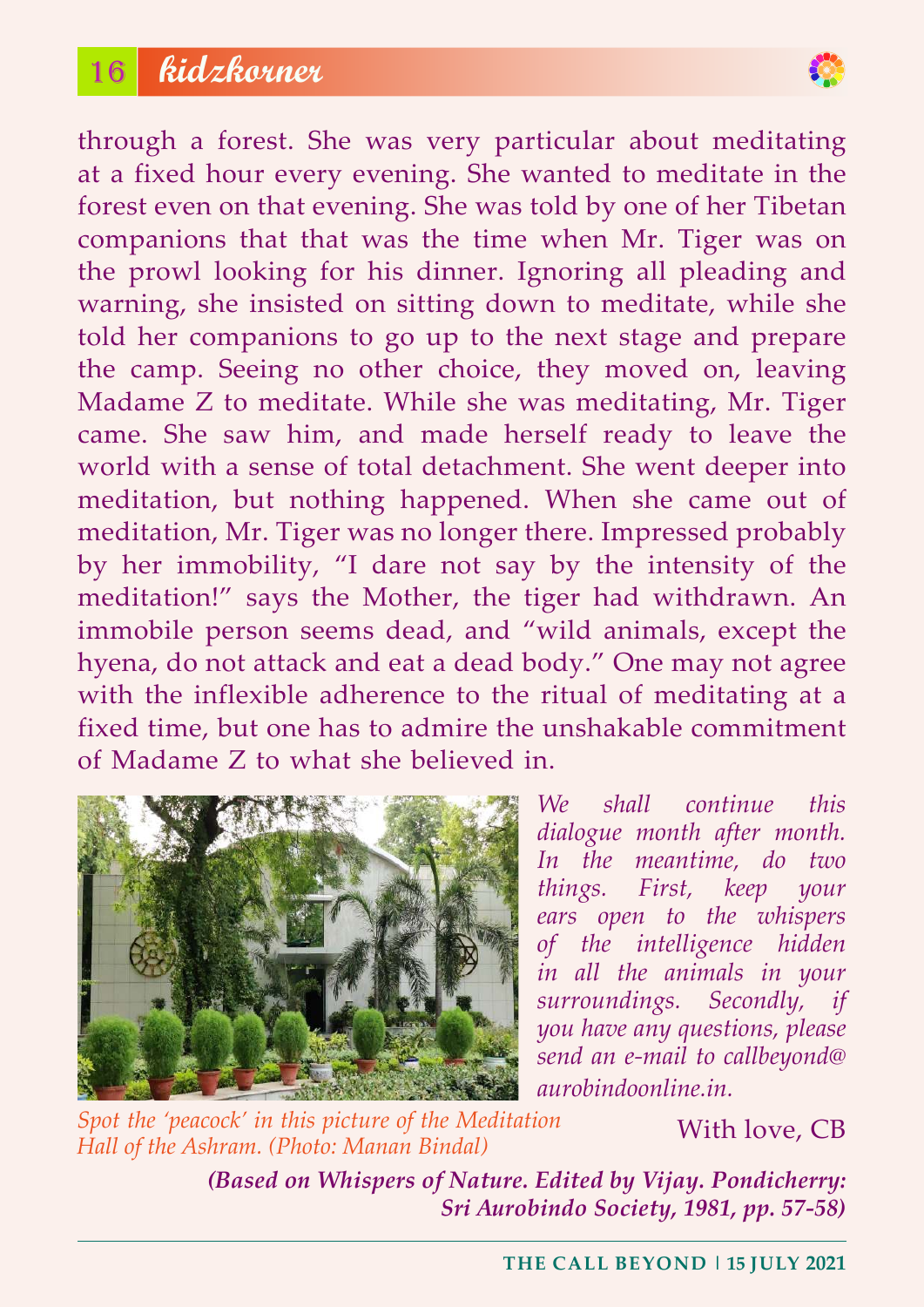## 17 **karunama**



#### **Just One Little Virus**



The main problem of modern medicine is that it has lost sight of the holism from which it was born. It has deviated far and deep into the woods, labelled trees and studied their colours and tasted their fruits, but in the process lost sight of the forest and the direction of the path. It is like a child lost in the woods through an excess of curiosity. The result is that in trying to correct one problem, it creates another. It is like the process of industrialization which undoubtedly

gave us many useful things, but when it came to be driven by excess of vitalistic, commercial interests (rather than a quest for genuinely making things better) it disturbed the whole ecological world. One can nightmarishly imagine a day when we will live only indoors, where each house has an oxygengenerating plant while the air outside has become dangerously polluted. So too, one can envisage a day when bombarded with chemical bullets (called medicines) mankind as a race loses its natural ability to fight disease. And then, we need just one little virus (which also has been manufactured in the arsenal of weapons) to destroy an entire race, much as plague did in the so-called Dark Ages.

*Alok Pandey (Veda of the Body. Sri Aurobindo Society, Puducherry, 2014, pp. 278)*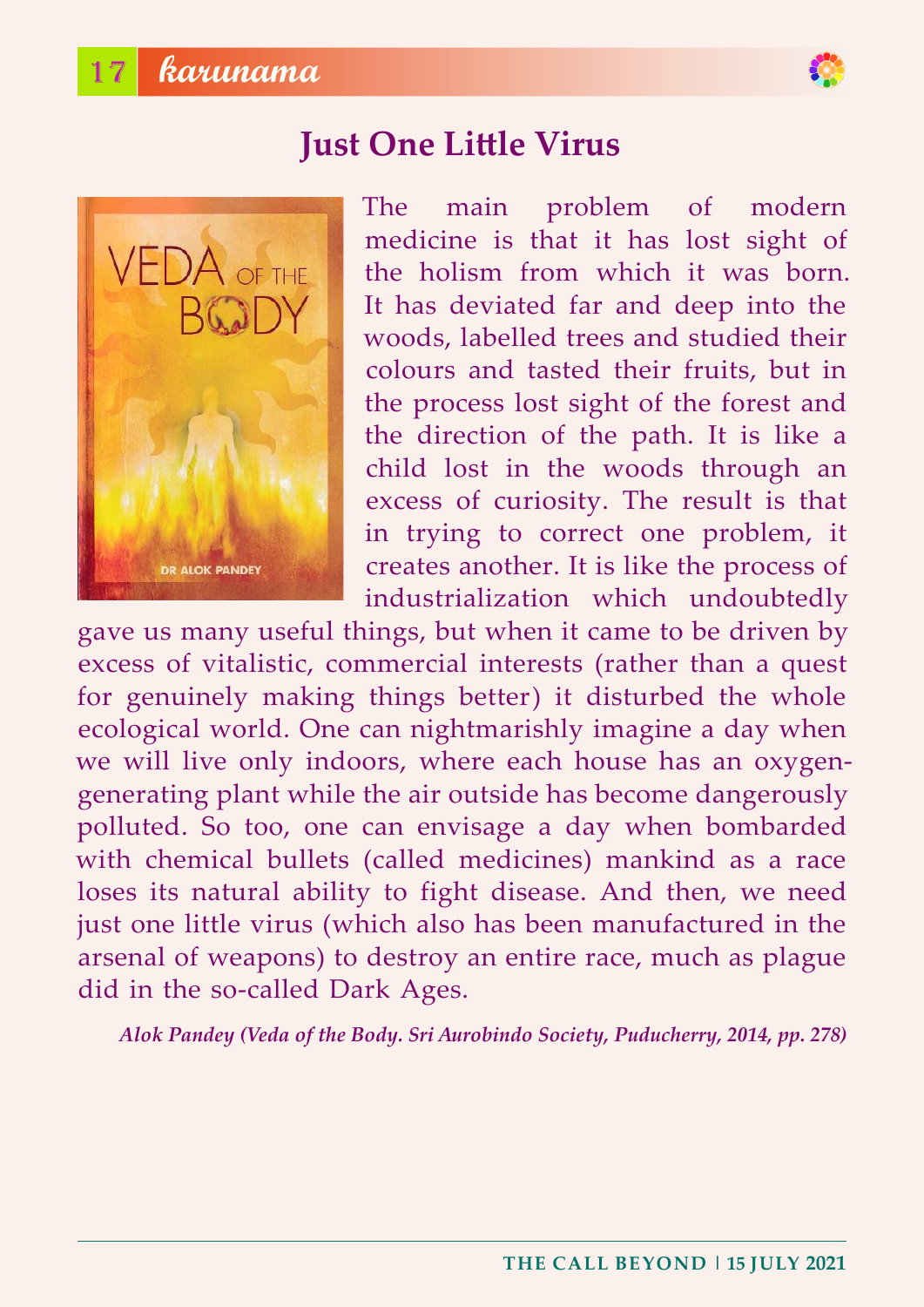



## **The Creator**

*Jagdeep Singh*

*We are infinite. Our mind confines us, To the limits, To the illusions. When we are confined, We forget The Creator is in us, We forget We are the Creator*

### **an anchor**

*Jagdeep Singh*

*In life, we need an anchor, To which we can hold on, When the ship of mind is out of control, When the emotional tsunami plays havoc, When the tides of feelings are high and low, When we are unable to see any lighthouse, We need an anchor we can hold on to.*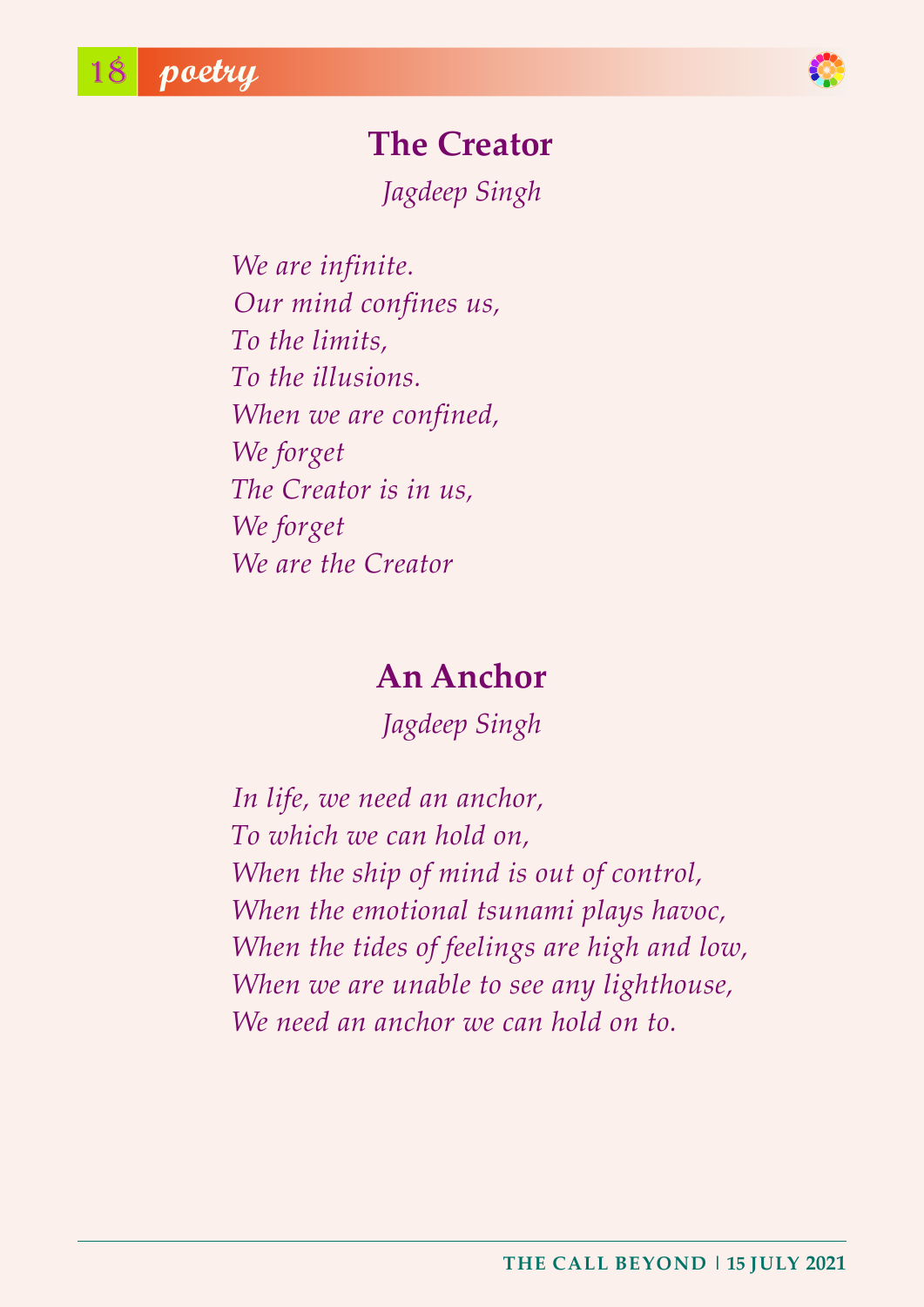

*In this column, we try to answer three types of questions: those related to spiritual quest ('aspiring high'); those related to psychological issues ('feeling low'); and those related to physical health ('frailties of the flesh'). It is needless to say that the identity of the person asking the question is kept confidential if the question is about a sensitive issue. The questions may be sent to callbeyond@aurobindoonline.in.*

## **Reconciling Contraries**

#### *Question:*

*M wants a clear practical example to illustrate the idea of thesisantithesis-synthesis. She has asked whether 'God exists-God does not exist' can be an example of thesis-antithesis.*

#### *Answer:*

Thesis-antithesis-synthesis is a philosophical idea rooted in dialectical materialism. Dialect is a method of engaging in a dialogue, in which an idea or opinion or belief is argued for on purely rational grounds. Care is taken to use only dispassionate reasoning in support of the idea; emotional attachment to the idea is kept out of the discussion. Materialism is rooted in matter. Dialectical materialism was the nineteenth century product of the European Renaissance, which had placed reason on the highest pedestal. But as you can see, dialectical materialism is a restricted and one-sided approach. By restricting itself to reason, it is denying truths that may be accessible to layers of consciousness other than the intellect. By rooting itself in matter, materialism subordinates subtle layers of reality without offering any convincing reasons for doing so. Thus, materialism itself contradicts the basic foundation of dialectics!

Now, coming to thesis-antithesis-synthesis. The idea concedes that one person may believe in an idea, and another person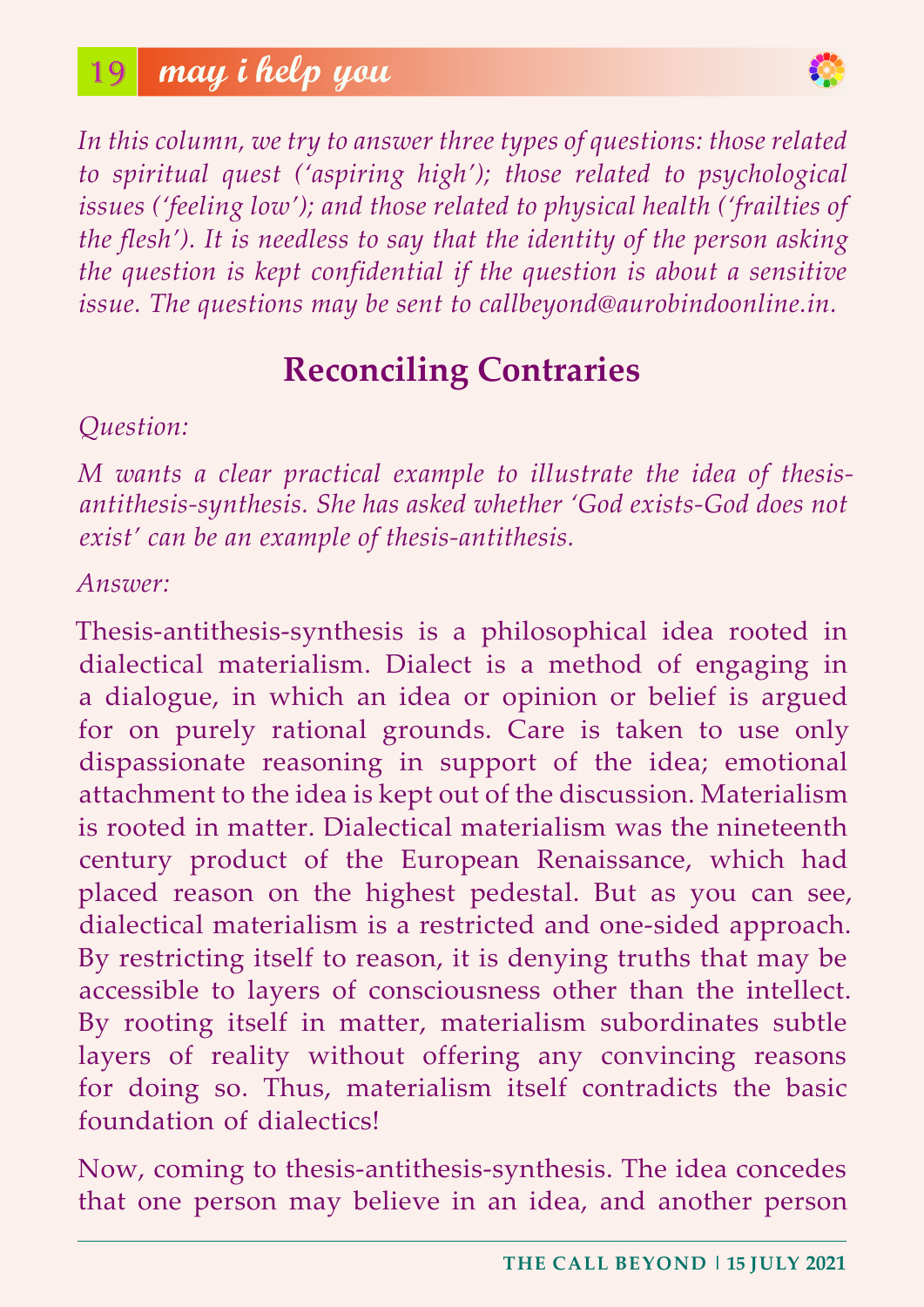

may believe in just the opposite idea. But if they engage in a rational dialogue, keeping emotions out, they can always reconcile their ideas in a synthesis, which is a higher truth than either of the opposites with which they started. Sri Aurobindo has used this principle while working out a synthesis of different schools of yoga in 'The Synthesis of Yoga', and while reconciling the 'refusal of the ascetic' and the 'denial of the materialist' in 'The Life Divine'.

Now, coming to your example of 'God exists-God does not exist' as an example of thesis-antithesis. Both these are mental beliefs, but if a believer and an atheist have a rational dialogue, they will find that neither of them is able to prevail. Neither the existence of God nor the non-existence of God can be proved by rational analysis. The higher synthesis that the dialogue might lead to is agnosticism: nothing is known and nothing can be known about the existence of God. Thus, your example is a valid example of thesis-antithesis-synthesis. However, the synthesis achieved by agnosticism is not the highest truth. The rishi or the mystic would say that he knows that God exists because his experience tells him that God exists. The rishi's stand is that if something exists, it should be possible to experience it; and if something has been experienced, it proves that the thing exists. In contrast, the rationalist's stand is that if something exists, it should be possible to prove its existence by reason; and if the existence of something cannot be proved by reason, it does not exist. What the rationalist forgets is that absence of rational proof is not a rational proof of absence. What the rationalist refuses to accept, quite irrationally, is that there are tools available which enable human beings to experience a Truth that cannot be proved by reasoning. Thus, without denying what the rationalist can prove or the materialist accepts as real, the mystic can experience an allencompassing Truth. The mystic experience is not a sensory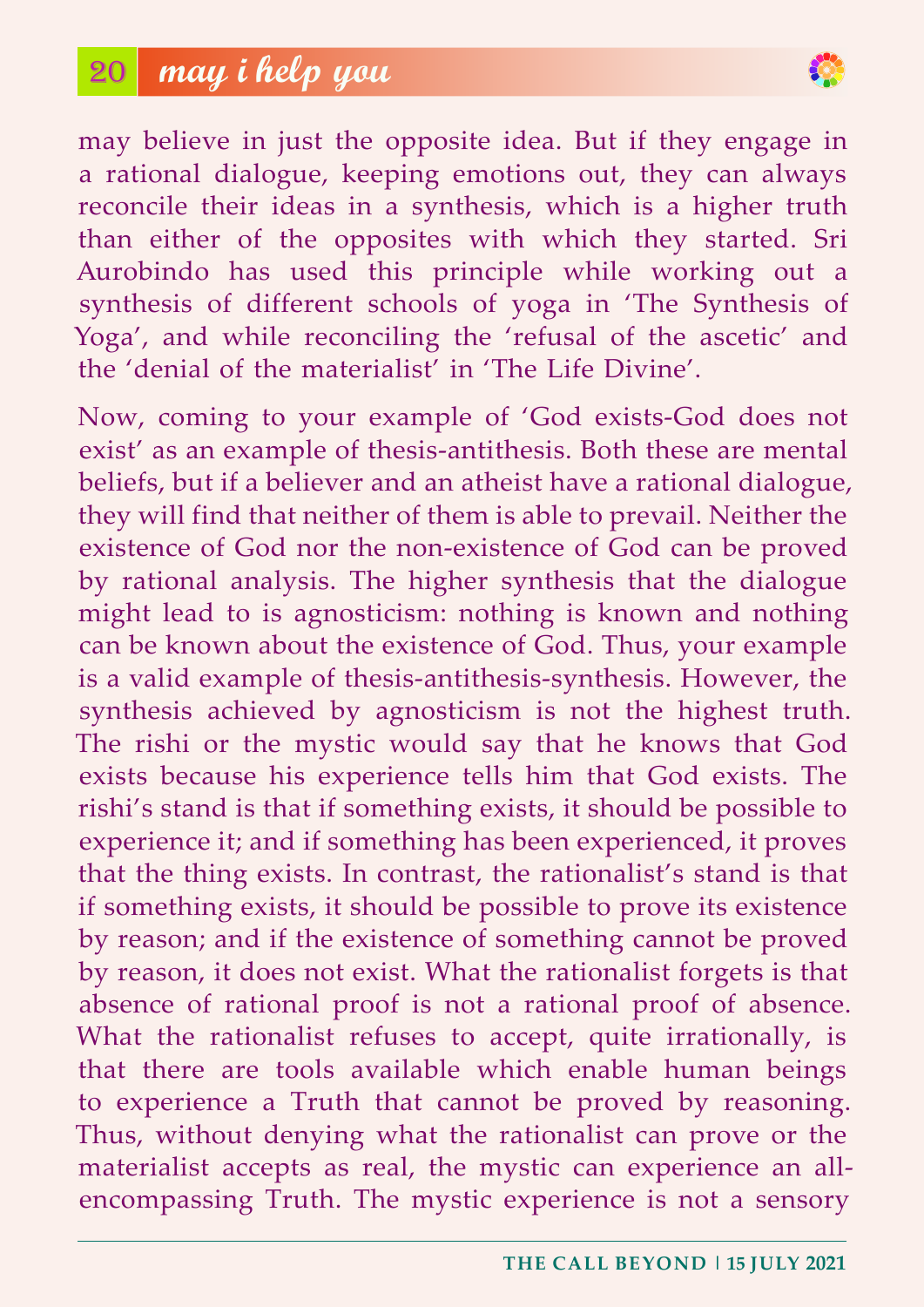

experience, and therefore cannot be shared with others. But to the mystic, the experience is as real as a sensory experience. As Sri Ramakrishna told Swami Vivekananda, "I have seen God more clearly than I am seeing you."

Now, coming to your first question about a clear practical example to illustrate the idea of thesis-antithesis-synthesis. You must have heard of two contradictory proverbs: absence begets love; and out of sight, out of mind. A rational synthesis of the contradiction would be that the intensity of love determines whether prolonged absence of the object of love intensifies the love, or makes one forget the object of love.

Another simple and practical example: contentmentdiscontent. Contentment is a great virtue, without which it is impossible to have peace of mind because desires have a way of proliferating uncontrollably. Discontent is the beginning of all progress, including spiritual progress. The synthesis: Contentment with respect to outer life and Discontent with respect to inner life is the combination that makes life meaningful.

There are contradictions also in mystic experience, e.g. *iti, iti* (It is this, It is this) and *neti, neti* (It is not this, It is not this); 'It' referring to the Absolute Reality or the Infinite or the Divine, or in plain English, God. Everything is a manifestation (a visible form) of the Divine. So, one may look at a stone and say, the Divine is this stone; one may look at a flower and say, the Divine is this flower; one may look at a bird and say, the Divine is this bird; one may look at a dog and say, the Divine is this dog; and so on. Hence *iti, iti* is true. On the other hand, although the essence of everything is Infinite, the visible form is finite. How can the finite be the Infinite? So, one may look at a stone and say, the Divine is much more than this stone, and therefore It is not this stone.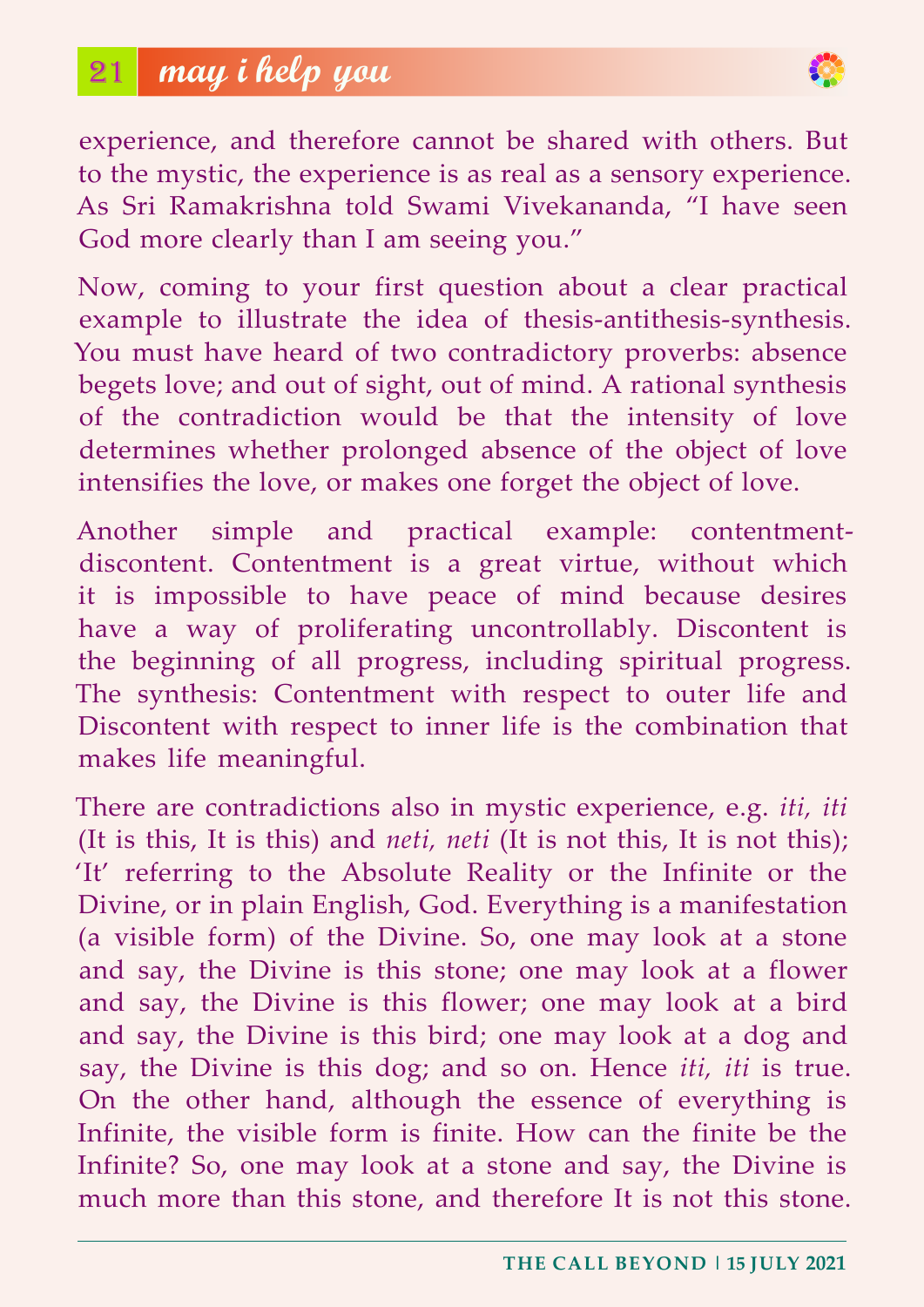## 22 **may i help you**



One may say the same about the flower, the bird and the dog. Hence, *neti, neti* is also true. Both *iti, iti*, and *neti, neti*, find their synthesis in 'All is That', i.e. everything manifest, and all that is unmanifest, is the One Divine. If it exists, it is That. If it is not That, it does not exist. In short, the highest Truth is the Absolute Reality, and the Absolute Reality is free from all contradictions. It is free from all contradictions because what appear as contradictions are also contained in the all-encompassing Absolute Reality. That is the Ultimate synthesis of all the thesis-antithesis pairs in the universe.



*A compromise is a bargain, a transaction of interests between two conflicting powers; it is not a true reconciliation. True reconciliation proceeds always by a mutual comprehension leading to some sort of intimate oneness. It is therefore through the utmost possible unification of Spirit and Matter that we shall best arrive at their reconciling truth and so at some strongest foundation for a reconciling practice in the inner life of the individual and his outer existence.*

*Sri Aurobindo ('The Life Divine', CWSA edition, p. 29)*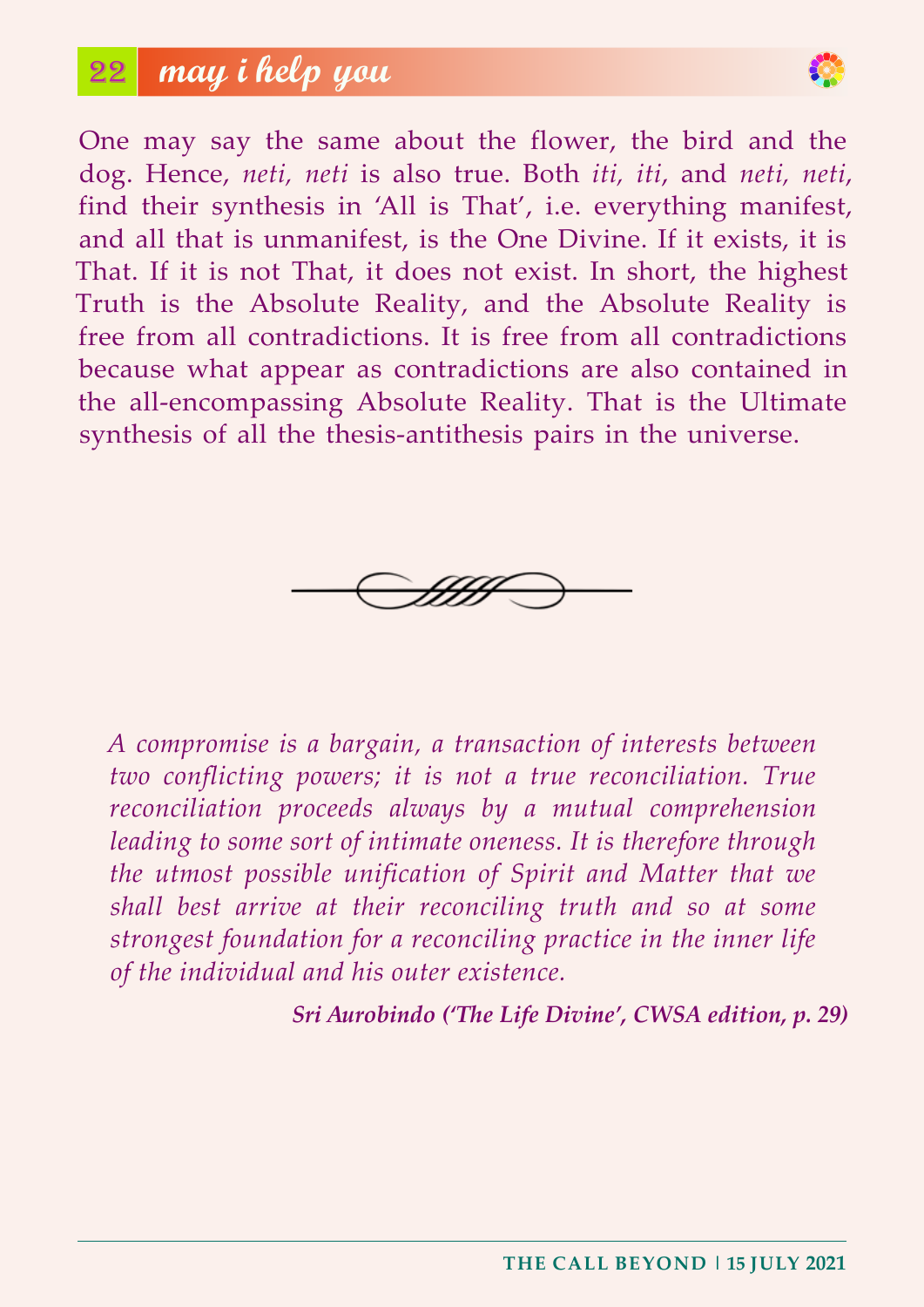

## **Contact us**

Our quarterly magazine in Hindi, *Sri Aravind Karmadhara*, is also available on-line now, and may be viewed on our website www.sriaurobindoashram.net.

For a free subscription to *Sri Aravind Karmadhara,* please send an e-mail to sakarmdhara@gmail.com

To get *The Call Beyond* online regularly, month after month, please send an e-mail to: callbeyond@aurobindoonline.in

To learn about the recent and forthcoming activities through the Ashram's e-magazine, *Realization*, send an email to: callbeyond@aurobindoonline.in

Please follow a simple two-step process:

- 1. Subject: Subscribe
- 2. Click on Send

If you subscribe either to *Realization*, or to *The Call Beyond*, you will start receiving, month after month, both the magazines.

For information about Auro-Mira Service Society and the Kechla project, please visit the website www.auromira.in

Get in touch with Sri Aurobindo Ashram – Delhi Branch on:

**our website:** www.sriaurobindoashram.net

**youTube:** https://youtube.com/sriaurobindoashramdelhibranch

**Facebook:** http://facebook.com/sriaurobindoashramdelhibranch

**Instagram:** https://www.instagram.com/sriaurobindoashramdelhibranch

**Twitter:** https://twitter.com/saadelhibranch